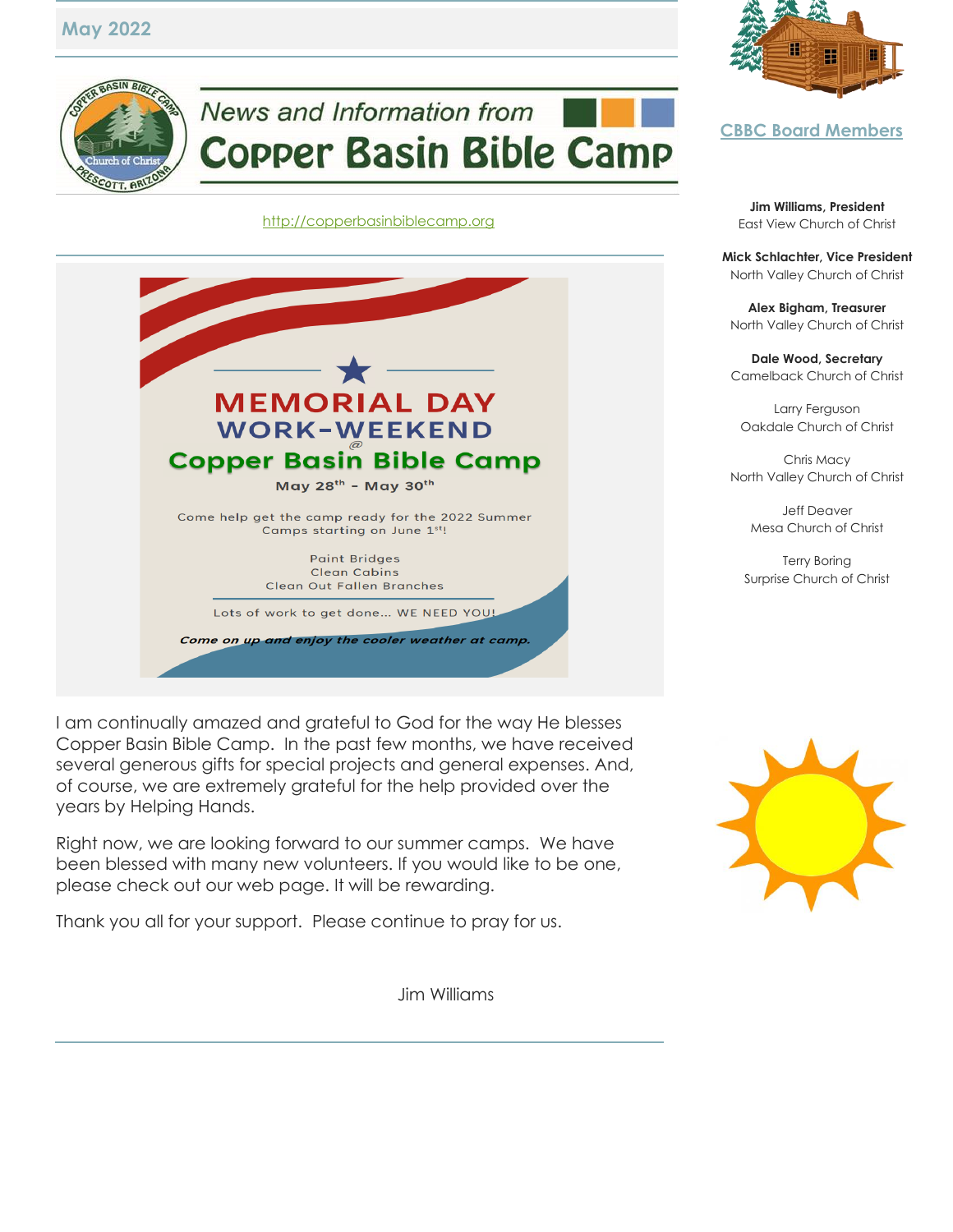

# **Copper Basin Bible Camp |**



**Caretakers' Corner**



This past month building projects continue and we acquired a Club Cadet riding lawn mower. The new boathouse is coming along and the old boathouse conversion into a cabin should be ready for the opening first week of camp. The upper bathrooms near the cabins have been restored and are both in working order.

I can't stress enough the need for everyone to show up for the upcoming WORK WEEKEND, Memorial Day Weekend, May 27. We have a long list of projects that need to be completed by the opening of Summer Camp Season. Please keep CBBC in your prayers for a successful Camp Season.



Joe







#### **Summer 2022 Preview**

Summer Camp is just around the corner. This year we have a great line-up of directors from the valley! Here is a list of our directors:

Cub Camp June 1-3

Ryan Bitikofer

High School June 5-10

David Brown

Junior High June 12-17

Perry Stiltz

4<sup>th</sup> to 6<sup>th</sup> Grade June 19-24

Dennis Baker

Combo Week June 26-July 1

Alex Bigham

This year's theme of EMBOLDEN will come from Luke's letter, The Acts of the Apostles. Sign up on the website!





## **Mission Statement**

To provide a place for children, adults, and congregations to camp, retreat, fellowship, evangelize, and grow in the Lord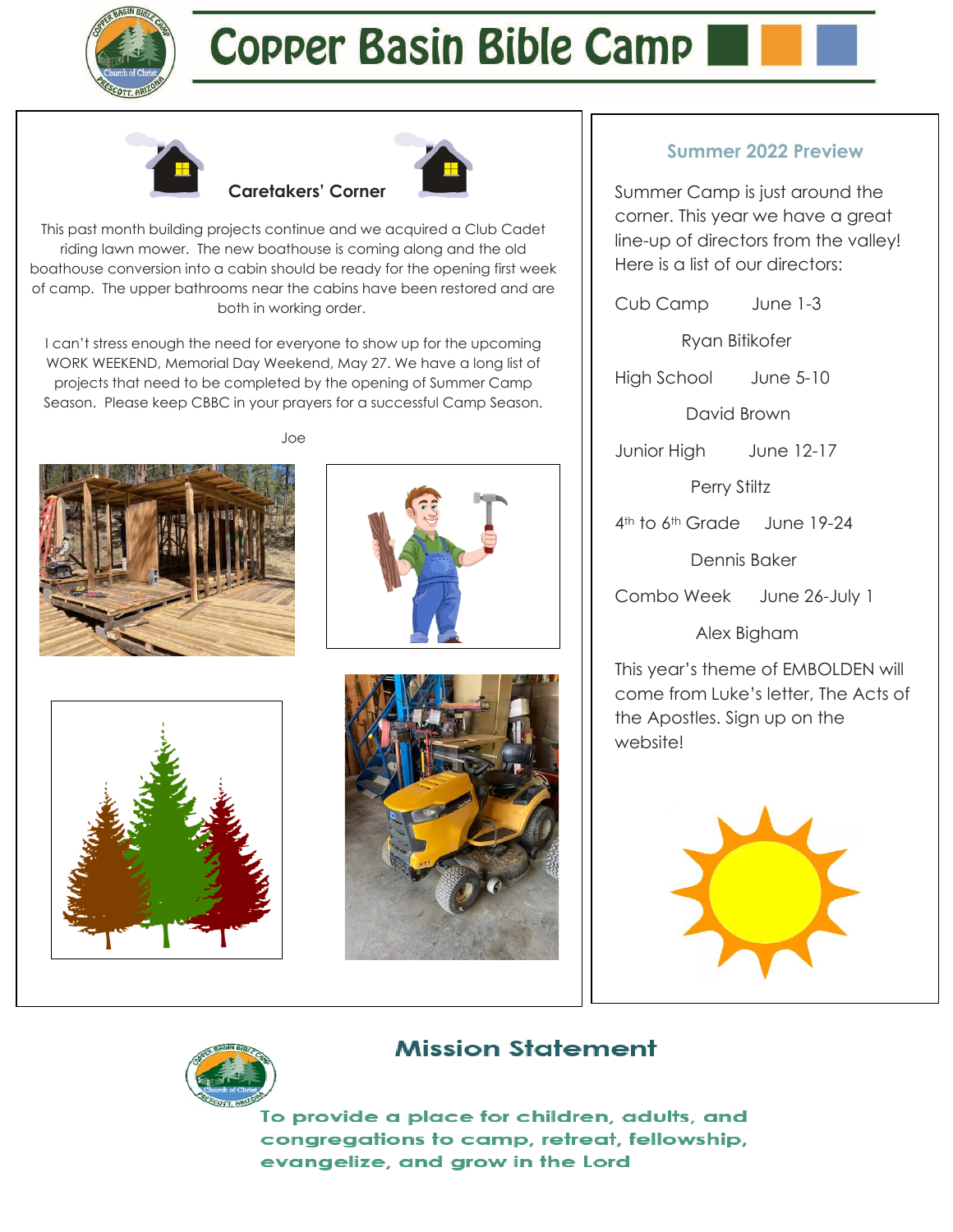Church of Christ

**Host Congregation** 

**Copper Basin Bible Camp 2022 Men's Fall Retreat 3300 West Copper Basin Road** Prescott, Arizona 86303-6438



**EQUIPPING THE SAINTS - BUILDING UP THE BODY!** 

**SPEAKERS: Zane Perkins – Lubbock, Texas** Jeffrey Walker - Phoenix, Arizona

**MARK YOUR CALENDAR** 

**WITH THESE DATES** 

Friday, September 16, 2022  $5:00 \text{ PM}$  – Check in.  $6:00 \text{ PM} - \text{Dinner.}$  $7:00 \text{ PM} - \text{Session Begins}:$ Devotionals, and Lessons.

Saturday, September 17, 2022 Breakfast, Devotionals and Lessons. Lunch, Devotional, Clean up, Dismissal.  $-2:00$  PM **2022 Registration Cost:** 

\$25.00 per person Submit name of attendees along with payment to: **North Valley church of Christ** 5413 East Desert Vista Trail, Cave Creek, Arizona 85331

> Please R.S.V.P. to Email address below! office@nvcoc.net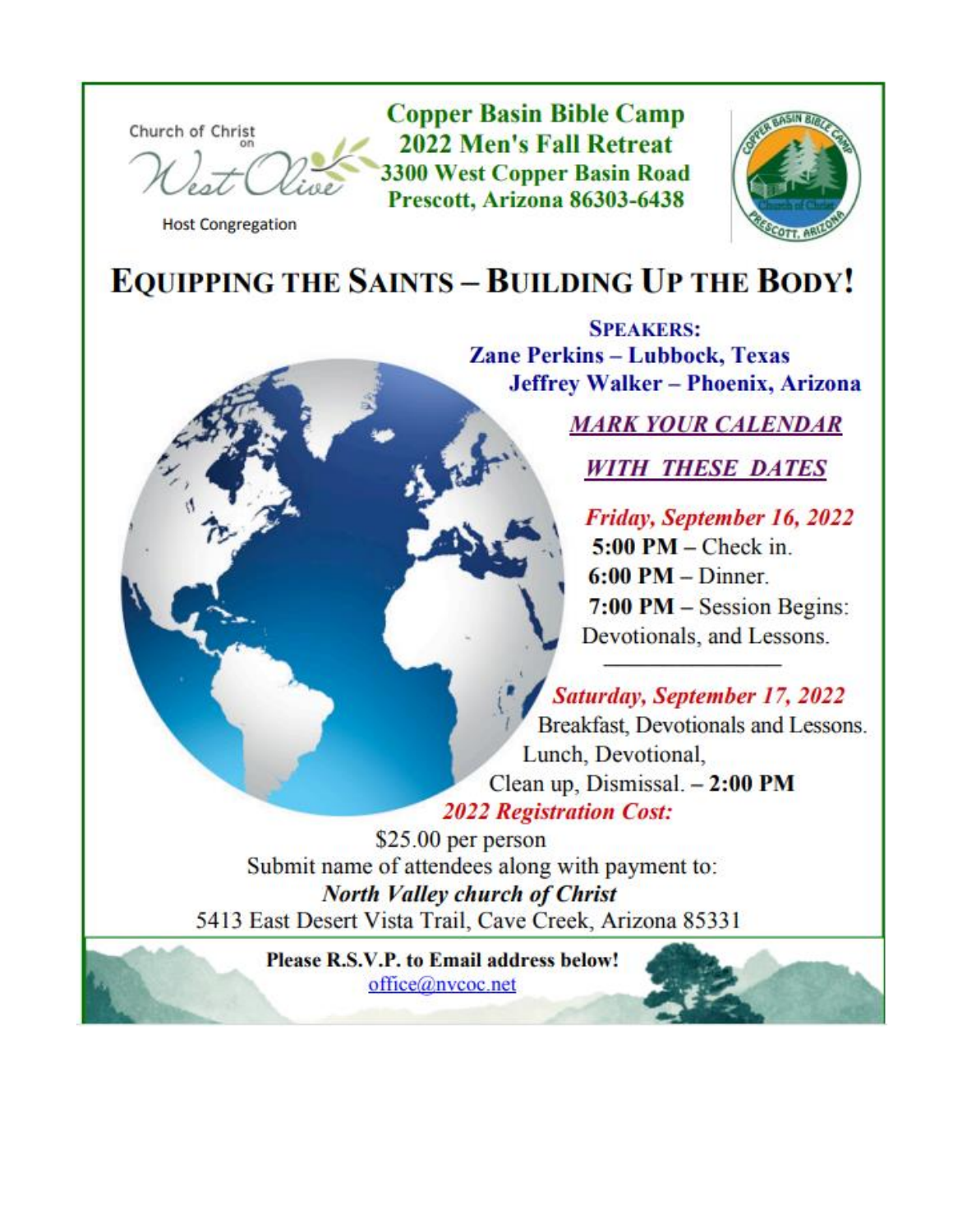Church of Christ **Copper Basin Bible Camp 2022 MEN'S FALL RETREAT CLE HOST CONGREGATION EQUIPPING THE SAINTS - BUILDING UP THE BODY!** Friday, September 16, 2022 5:00 - 7:00 PM - Check-in, & Fellowship, Dinner 6:00 PM NOTE: Dinner will also be available at the Break for late arrivals. 7:00 - 7:30 PM, Opening Welcome, Singing & Devotional, Salt River Church of Christ 7:30 - 8:15 PM - Speaker: Zane Perkins Sunset, Lubbock, Texas EQUIPPING THE SAINTS - BUILDING UP THE BODY! Be Their Example - Ephesians 4:1-3, 11  $8:15 - 8:30$  PM - Break 8:30 - 9:00 PM, Singing & Devotional - Surprise Church of Christ Saturday, September 17, 2022  $6:00 - 7:00$  AM - Coffee & Fellowship 7:00 AM - 8:15 AM - Breakfast 8:15 - 8:45 AM, Morning Singing & Devotional, Tonto Street, Phoenix, Arizona 8:45 - 9:30 AM - Speaker: Jeffrey Walker EQUIPPING THE SAINTS - BUILDING UP THE BODY! Be Their Equipper - Ephesians 4:11-12  $9:30 - 9:45 AM - Break$ 9:45 - 10:15 AM - Singing & Devotional - Sun City West Church of Christ 10:15 - 11:00 AM - Speaker: Jeffrey Walker, Tonto Street, Phoenix, Arizona EQUIPPING THE SAINTS - BUILDING UP THE BODY! Be Their Teacher - Ephesians 4:13-14  $11:00 - 11:15 AM - Break$ 11:15 AM - 12:00 Noon - Speaker: Zane Perkins Sunset, Lubbock, Texas EQUIPPING THE SAINTS - BUILDING UP THE BODY! Be Their Coach - Ephesians 4:15-16  $12:00 - 1:00 PM - Lunch$ 1:00 - 1:30 PM - Singing & Devotional - West Olive Church of Christ, Peoria, Arizona **Closing Remarks & Announcements.** 1:30 - 2:00 PM - Clean Camp & Head Home